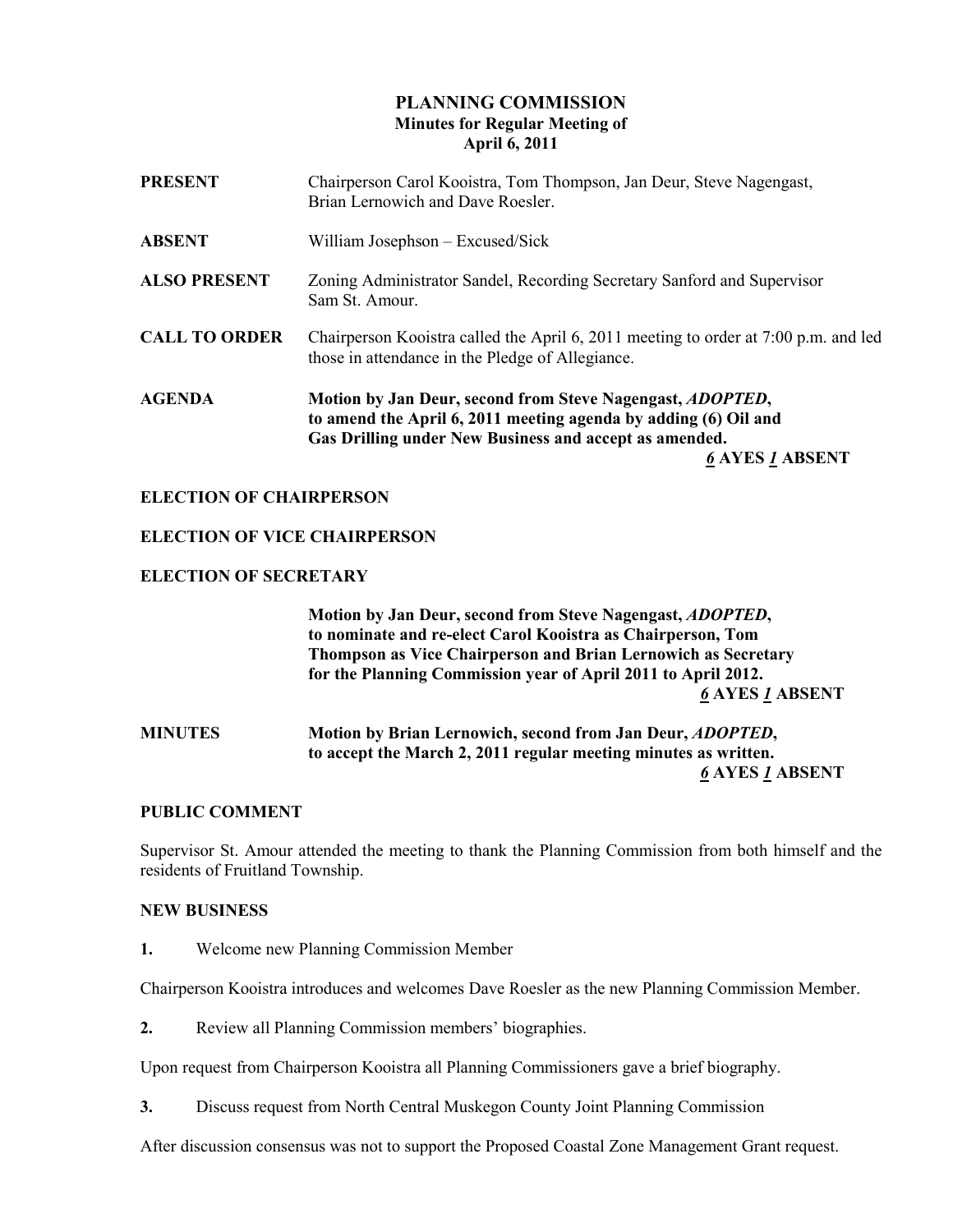### 4. Report on MAP County-wide Planning Commission of March 31, 2011

Commissioner Deur reported he attended this meeting that was held to show how local government could enact ordinances and use science to deal with water quality issues, they discussed a number of instances including work being done at several locations in the Muskegon County area. They are trying to come up with some guidelines to use in Planning and Zoning to protect watershed areas.

### 5. Review of 2010 Census Data

Chairperson Kooistra presented the new 2010 Census Data which she obtained from Clerk Karolyn Rillema. The only information that is not updated is the school data. Chairperson Kooistra stated that this information will be presented as an addendum to the Master Plan at our May meeting.

#### 6. Oil and Gas Drilling

After discussion consensus was to have this subject further reviewed for what the State Laws are. Chairperson Kooistra will report at the May meeting if any further action can be taken by the Planning Commission.

#### OLD BUSINESS

1. Updated Zoning Maps

Zoning Administrator handed out to all Commissioners.

- 2. Zoning Ordinance Review Committee Report
	- Section 3.23 Non-Conforming Buildings, Structures and Uses Chairperson Kooistra did a straw vote with all but one (1) agreeing to proceed with using 50% for proposed language. At the May meeting final wording will be reviewed in preparation for a June public hearing.
	- Outdoor Wood-Fired Furnaces Commissioner Lernowich stated he will be working with the Zoning Ordinance Review Committee (Commissioner Josephson, Zoning Administrator Sandel and Zoning Coordinator Dion; however a meeting has not been held yet to discuss further.
	- Mechanical Appurtenances The Zoning Ordinance Review Committee (Commissioner Josephson, Zoning Administrator Sandel and Zoning Coordinator Dion) have not yet met to discuss further and provide proposed language.

## PLANNING/ZONING UPDATES

Chairperson Kooistra said that she would like to move the June meeting to June 8, 2011 for two (2) reasons, one (1) being that more summer residents would be here to attend the public hearing on Article III, Section 3.23 Non-Conforming Buildings, Structures and Uses, and secondly Commissioner Deur is not able to attend the June 1, 2011 meeting and his attendance is important for this public hearing. Consensus of the Commissioners was to move it to June 8, 2011.

Zoning Administrator Sandel received a memo from resident Rich Houtteman regarding fencing; he suggested some language revisions for Article III, Section 3.11 Fences, Walls, Hedges, Berms and Screens. Consensus of Commissioners is to take this under advisement; however, make no revisions at this time.

Commissioner Deur stated that an alternate is needed for the Joint Planning Commission to replace previous alternate Susan Hertel. They meet once a month at 1:00 p.m. on the last Wednesday. Commissioner Nagengast was appointed to be the alternate.